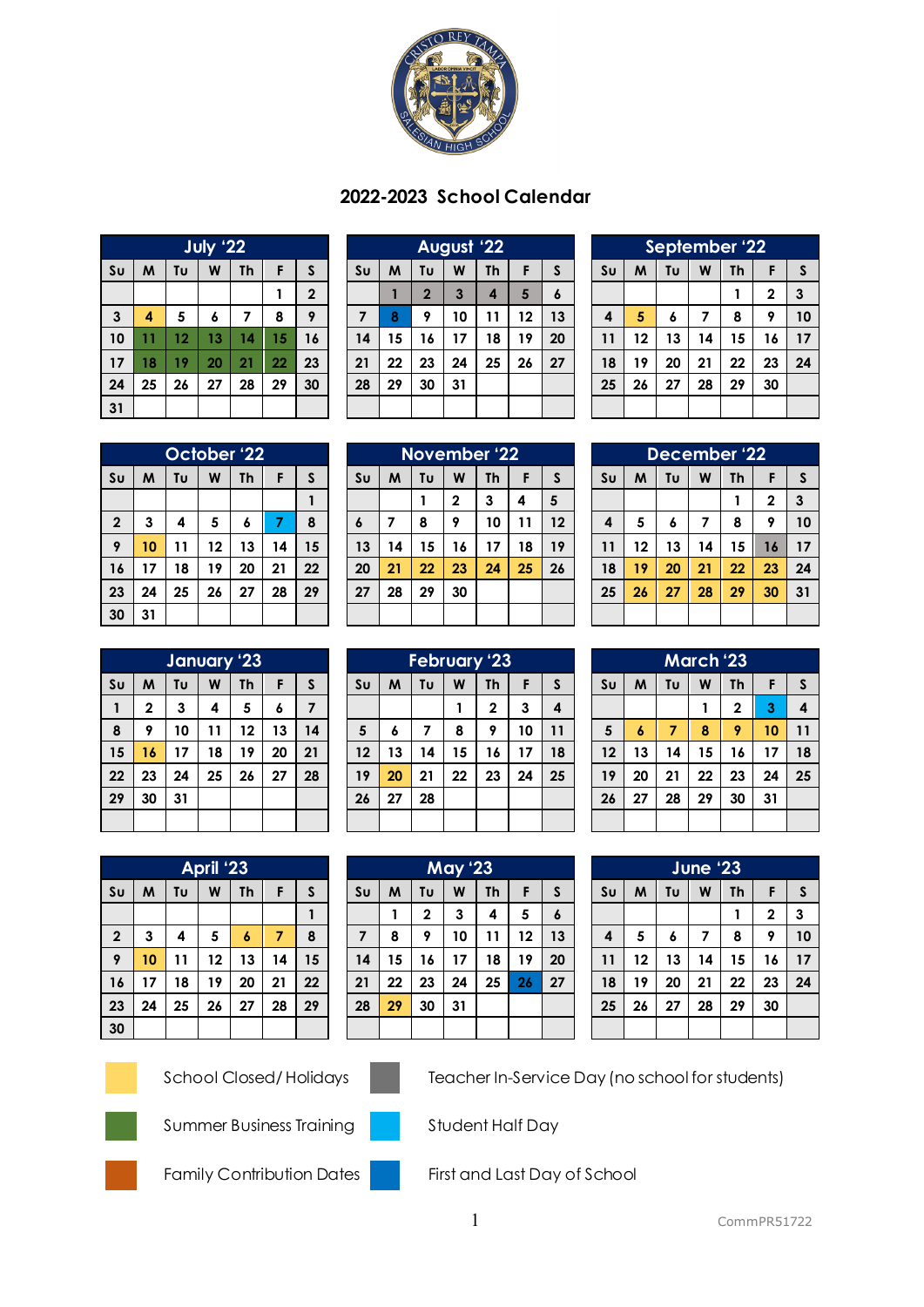

## **2022-2023 School Calendar**

| May 31- June 3, 2022 | Grade Enhancement - Current Students                                                      | 8:00 a.m. $-4:00$ p.m.                  |
|----------------------|-------------------------------------------------------------------------------------------|-----------------------------------------|
| June 6-10, 2022      | Academic Summer Bridge-Conditionally<br><b>Accepted Students</b>                          | 8:00 a.m. $-12:00$ p.m.                 |
| July 4, 2022         | Independence Day (Observed)                                                               | School is Closed for all                |
| July 11-22, 2022     | Summer Business Training                                                                  | 7:30 a.m.- noon                         |
| July 11, 2022        | New Student Retreat (Mandatory)                                                           | 12:30-5:00 p.m. (after<br>SBT)          |
| July 11, 2022        | New Student Orientation (Mandatory)                                                       | 5:30-7:30 p.m.                          |
| August 3, 2022       | Welcome Back To School Night                                                              | 5:30-7:00 p.m.                          |
| August 8, 2022       | <b>First Day of School</b>                                                                | All Day                                 |
| August 15, 2022      | Schoolwide Mass                                                                           | $8:00$ a.m.                             |
| August 19, 2022      | Freshman Retreat                                                                          | All Day                                 |
| August 23, 2022      | Underclassmen & Staff School Pictures                                                     | Morning                                 |
| August 24, 2022      | Seniors & Staff School Pictures                                                           | Morning                                 |
| September 2022       | Online Step Up/FES Payment Approval                                                       | All Day                                 |
| September 2, 2022    | <b>CWSP Draft Day</b>                                                                     | TBD                                     |
| September 5, 2022    | Labor Day                                                                                 | School is Closed for all                |
| September 6, 2022    | CWSP First Day of Work                                                                    | All Day                                 |
| September 6, 2022    | Application Opens for 2023-2024                                                           | All Day                                 |
| September 6-9, 2022  | Parent Conference Week #1<br>(schedule with a teacher)                                    | All Week                                |
| September 9, 2022    | Schoolwide Mass                                                                           | 8:00 a.m.                               |
| October 4, 2022      | Student/Staff Photo Retakes                                                               | Morning                                 |
| October 6, 2022      | Open House - 8 <sup>th</sup> Grade Students                                               | 5:30 p.m. (on-campus)                   |
| October 7, 2022      | First grading period ends                                                                 |                                         |
| October 7, 2022      | Student Half Day / Teacher Professional Day                                               | Dismissal 12:30 p.m.                    |
| October 10, 2022     | Teacher Workday/Teacher & Supervisor<br>Social                                            | <b>School is Closed for</b><br>students |
| October 12, 2022     | PSAT/NMSQT/SAT (whole school)                                                             | 7:15 a.m.                               |
| October 13, 2022     | Parent Formation Night (In-person)                                                        | $6:00 - 7:00$ p.m.                      |
| October 13, 2022     | Schoolwide Mass                                                                           | 8:00 a.m.                               |
| October 14-15, 2022  | Senior Retreat                                                                            | All Day                                 |
| November 2022        | Online Step Up/FES Payment Approval                                                       | All Day                                 |
| November 1, 2022     | Schoolwide Mass                                                                           | $8:00$ a.m.                             |
| November 4, 2022     | Reys of Hope Event                                                                        | 6:00 p.m.                               |
| November 4, 2022     | Junior Retreat                                                                            | All Day                                 |
| November 10, 2022    | Open House - 8 <sup>th</sup> Grade Students<br>Panther for A Day $-8^{th}$ Grade Students | $6:00$ p.m. (virtual)                   |
| November 11, 2022    | Shadow on-campus                                                                          | 8:30 a.m. $-1:00$ p.m.                  |
| November 14-18, 2022 | Parent Conference Week #2<br>(schedule with a teacher)                                    | All Week                                |
| November 18, 2022    | Homecoming Pep Rally - Half Day<br>Homecoming Formal-evening                              |                                         |
| November 21-25, 2022 | <b>Thanksgiving Break</b>                                                                 | <b>School is Closed for all</b>         |
| December 1, 2022     | Open House - 8 <sup>th</sup> Grade Students                                               | 5:30 p.m. (on-campus)                   |
| December 8, 2022     | Schoolwide Mass                                                                           | 8:00 a.m.                               |
| December 8, 2022     | Parent Formation Night (Zoom)                                                             | $6:00 - 7:00$ p.m.                      |
| December 12-15, 2022 | Mid-term exams                                                                            | All Day                                 |
| December 15, 2022    | Christmas Fest                                                                            | TBD                                     |
| December 16, 2022    | <b>Teacher Professional Day</b>                                                           | All Day                                 |
| December 16, 2022    | First semester ends                                                                       |                                         |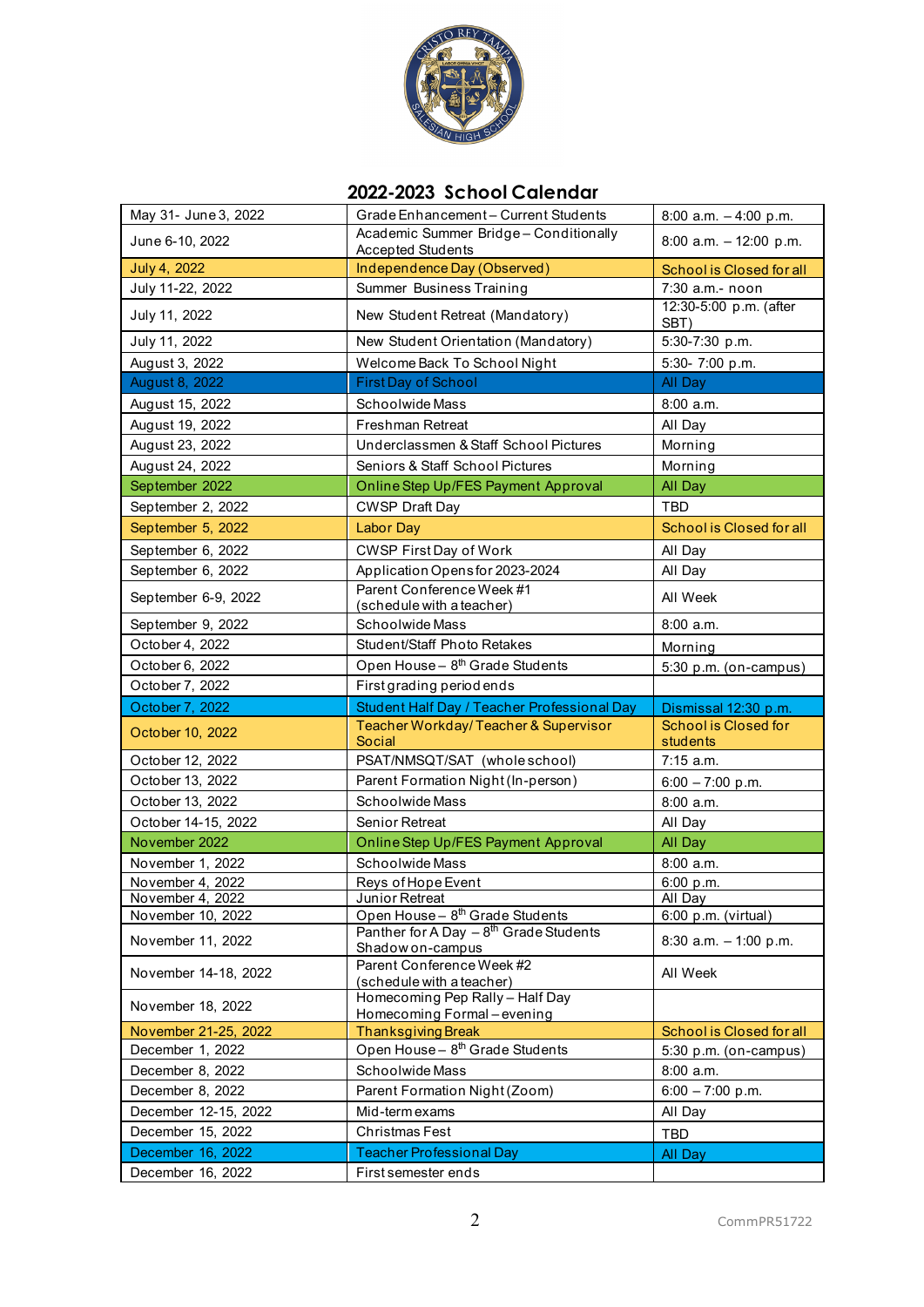| December 19-30, 2022          | <b>Christmas Break</b>                                   | School is Closed for all<br><b>Except for Grade</b><br><b>Enhancement Classes</b> |
|-------------------------------|----------------------------------------------------------|-----------------------------------------------------------------------------------|
| December 26-30, 2022          | Grade Enhancement                                        | 8:00 a.m. $-4:00$ p.m.                                                            |
| January 2, 2023               | <b>Students Back to School</b>                           | All Day                                                                           |
| <b>January 16, 2023</b>       | Dr. Martin Luther King, Jr. Day                          | School is Closed for all                                                          |
| January 19, 2023              | <b>CWSP CEO Breakfast</b>                                | 8:30- 10:00 a.m.                                                                  |
| January 30 - February 3, 2023 | Don Bosco Spirit Week                                    | All Day                                                                           |
| January 31, 2023              | Schoolwide Mass / Feast of Don Bosco                     | $8:00$ a.m.                                                                       |
| January 30 - February 3, 2023 | Parent Conference Week #3 (schedule with<br>teacher)     | All Week                                                                          |
| February 2023                 | Online Step Up/FES Payment Approval                      | All Day                                                                           |
| February 9, 2023              | Open House - 8 <sup>th</sup> Grade Students              | 5:30 p.m. (on-campus)                                                             |
| February 17, 2023             | Sophomore Retreat                                        | All Day                                                                           |
| February 20, 2023             | <b>Presidents Day</b>                                    | <b>School Closed for all</b>                                                      |
| February 21, 2023             | Re-enrollment for 2023-2024 Starts                       | All Day                                                                           |
| February 22, 2023             | Schoolwide Mass - Ash Wednesday                          | $8:00$ a.m.                                                                       |
| March 1, 2023                 | Schoolwide Confessions (optional)                        | $8:00$ a.m.                                                                       |
| March 2, 2023                 | Panther for A Day $-8^{th}$ Gr. Students Shadow          | 8:30 a.m. $-1:00$ p.m.                                                            |
| March 3, 2023                 | Student Half Day / Teacher Professional Day              | Dismissal 12:30 p.m.                                                              |
| March 3, 2023                 | Third grading period ends                                | All Day                                                                           |
| March 6-10, 2023              | <b>Spring Break</b>                                      | School is Closed for all                                                          |
| March 17, 2023                | Schoolwide Mass                                          | $8:00$ a.m.                                                                       |
| March 23, 2023                | Parent Formation Night (In-person)                       | $6:00 - 7:00$ p.m.                                                                |
| March 31, 2023                | Panther Pride Night                                      | 5:30 p.m.                                                                         |
| April 2023                    | Online Step Up/FES Payment Approval                      | All Day                                                                           |
| April 1, 2023                 | Re-enrollment Deadline                                   | All Day                                                                           |
| April 1, 2023                 | ACT - selected students                                  |                                                                                   |
| April 5, 2023                 | Schoolwide Stations of the Cross                         | $8:00$ a.m.                                                                       |
| April 6, 2023                 | <b>Holy Thursday</b>                                     | School is Closed for all                                                          |
| April 7, 2023                 | <b>Good Friday</b>                                       | School is Closed for all                                                          |
| April 10, 2023                | <b>Easter Monday</b>                                     | School is Closed for all                                                          |
| April 17-21, 2023             | Conference Week #4 (schedule with teacher)               | All Week                                                                          |
| April 21, 2023                | Schoolwide Mass                                          | $8:00$ a.m.                                                                       |
| April 21, 2023                | Scholarship Awards Ceremony                              | After Mass                                                                        |
| April 28, 2023                | <b>Partner Appreciation Awards</b>                       | 6:00 p.m.                                                                         |
| May 1-12, 2023                | AP Exams                                                 | 8:00 a.m. - Noon                                                                  |
| May 5, 2023                   | Schoolwide Mass                                          | $8:00$ a.m.                                                                       |
| May 8, 2023                   | Last Day of Corporate Work Study - Seniors               | All Day                                                                           |
| May 10, 2023                  | College Decision Day                                     | 8:30 a.m.                                                                         |
| May 11, 2023                  | Parent Formation Night (Zoom)                            | 6:00 - 8:00 p.m.                                                                  |
| May 15-19, 2023               | Senior Final exams                                       | All Day                                                                           |
| May 17, 2023                  | Seniors Last Day<br>Awards Banquet (Academic & Athletic) | TBD                                                                               |
| May 18, 2023 (tentative)      | Senior End of Year Beach Bash                            | All Day                                                                           |
| May 19, 2023                  | Last Day of Corporate Work Study - gr. 9-11              |                                                                                   |
| May 19 or 20, 2023            | Senior Prom                                              | TBD                                                                               |
| May 22-25, 2023               | <b>Final Exams</b>                                       | All Day                                                                           |
| May 26, 2023                  | Student Half Day / Teacher Professional Day              | Dismissal 12:30 p.m.                                                              |
| May 26, 2023                  | Last Day of School                                       | All Day                                                                           |
| May 30, 2023                  | <b>Memorial Day</b>                                      | School is Closed for all                                                          |
| May 30 - June 2, 2023         | Grade Enhancement - Current Students                     | 8:00 a.m. $-4:00$ p.m.                                                            |
| May 30 - June 2, 2023         | Academic Bridge                                          | 8:00 a.m. $-12:00$ p.m.                                                           |